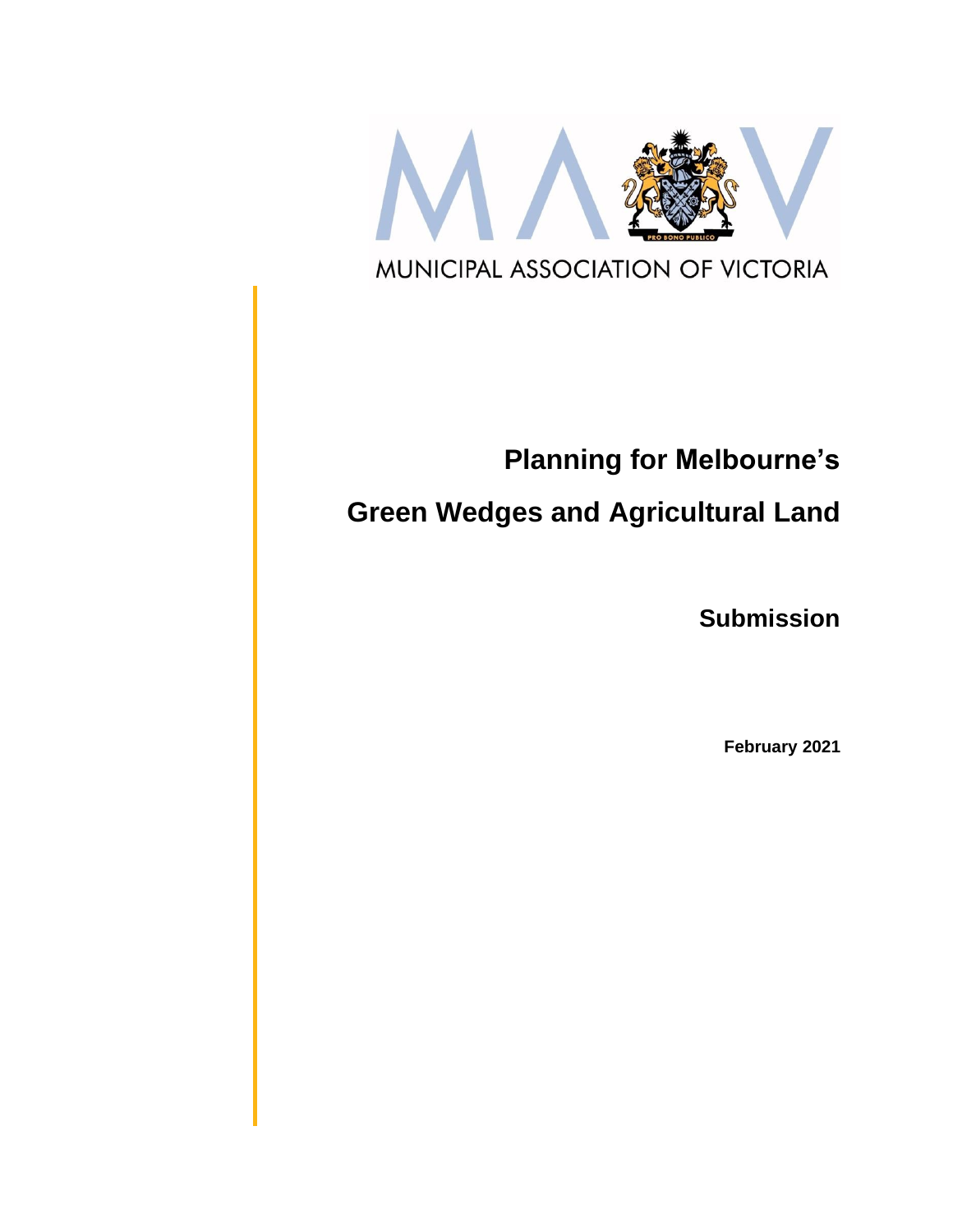

#### *© Copyright Municipal Association of Victoria, 2021.*

*The Municipal Association of Victoria (MAV) is the owner of the copyright in the publication MAV Submission – Planning for Melbourne's Green Wedges and Agricultural Land.* 

*No part of this publication may be reproduced, stored or transmitted in any form or by any means without the prior permission in writing from the Municipal Association of Victoria.* 

*The MAV does not guarantee the accuracy of this document's contents if retrieved from sources other than its official websites or directly from a MAV employee.*

*The MAV can provide this publication in an alternative format upon request, including large print, Braille and audio.* 

*While this paper aims to broadly reflect the views of local government in Victoria, it does not purport to reflect the exact views of individual councils.*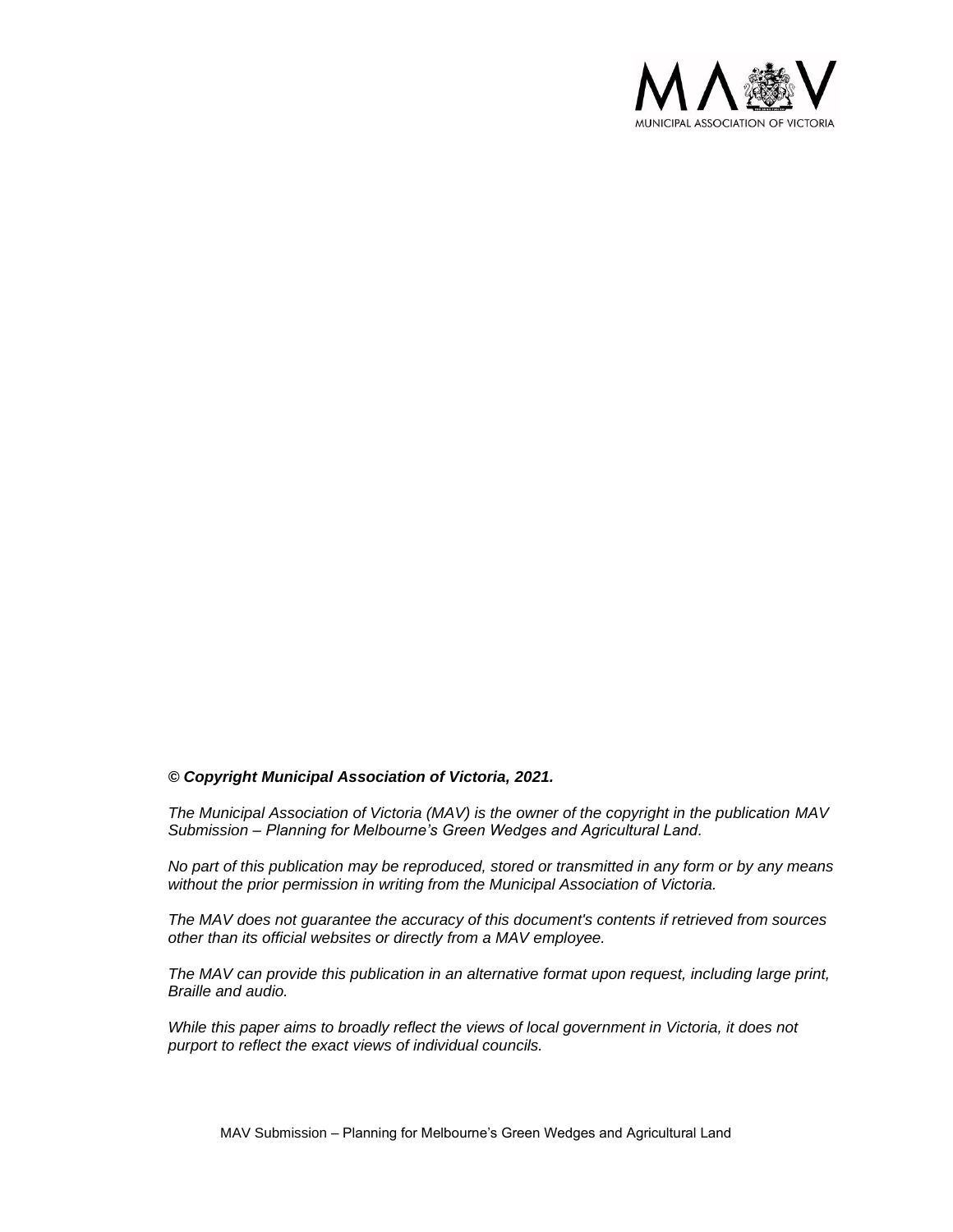

## Table of contents

| $\mathcal{I}$  |                                                                                             |  |
|----------------|---------------------------------------------------------------------------------------------|--|
|                |                                                                                             |  |
| $\overline{2}$ |                                                                                             |  |
|                | Strengthening the legislative and policy framework for green wedge and agricultural land  6 |  |
|                |                                                                                             |  |
|                |                                                                                             |  |
|                |                                                                                             |  |
| 3              |                                                                                             |  |
|                |                                                                                             |  |
|                |                                                                                             |  |
|                |                                                                                             |  |
|                |                                                                                             |  |
|                |                                                                                             |  |
|                |                                                                                             |  |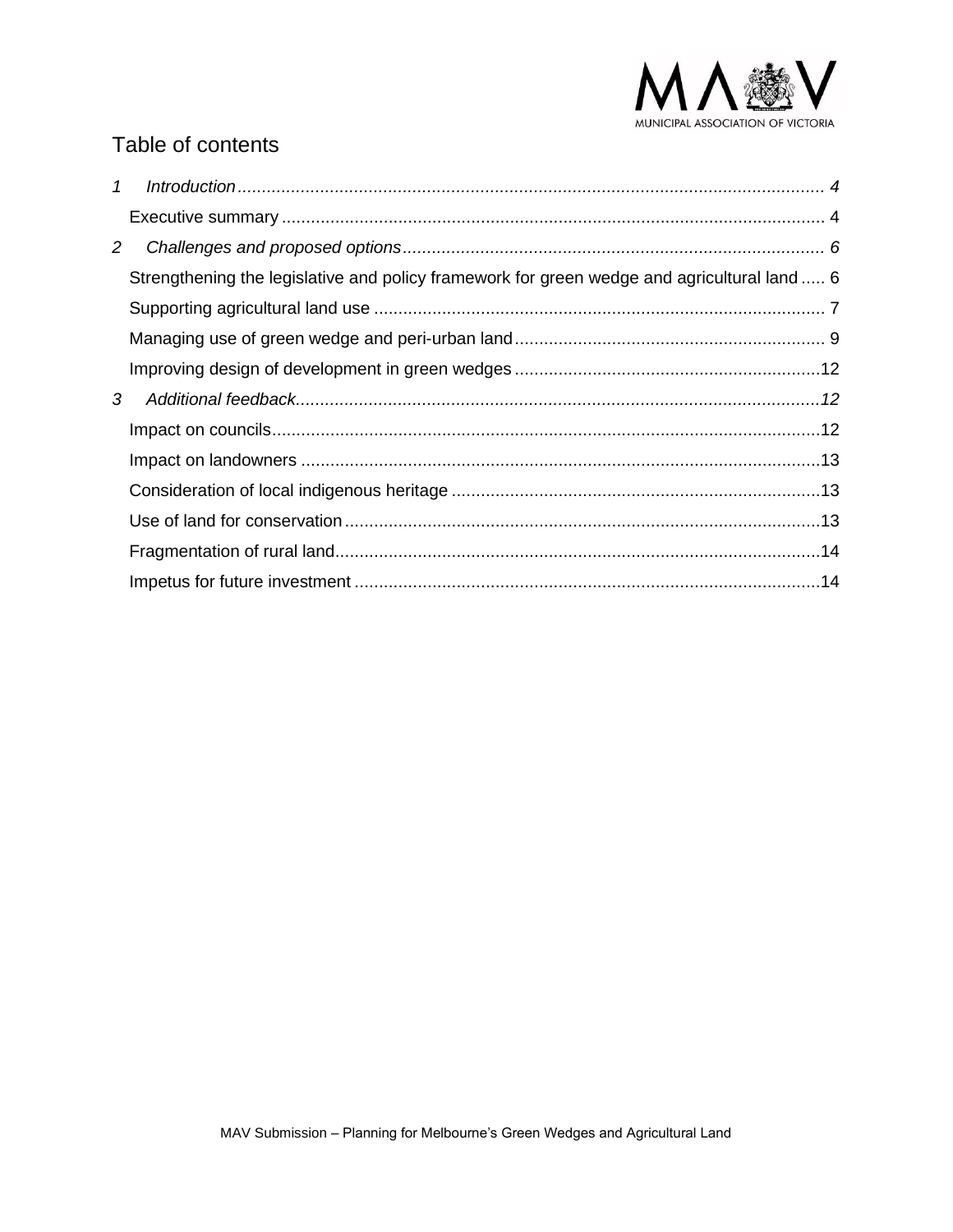

## <span id="page-3-0"></span>**1 Introduction**

The Municipal Association of Victoria (MAV) welcomes the opportunity to provide a submission in response to the Department of Environment, Land, Water and Planning's (DELWP) `Planning for Melbourne's Green Wedges and Agricultural Land' Consultation Paper.

The MAV is the peak representative and advocacy body for Victoria's 79 councils. The MAV was formed in 1879, with the Municipal Association Act 1907 appointing the MAV the official voice of local government in Victoria.

Today, the MAV is a driving and influential force behind a strong and strategically positioned local government sector. Our role is to represent and advocate the interests of local government; raise the sector's profile and ensure its long-term security; facilitate effective networks; support councillors; and provide policy and strategic advice, capacity building programs and insurance services to local government. This submission draws on previous MAV submissions<sup>1</sup> to similar consultations, as well as work undertaken by Interface Councils <sup>2</sup>and the Peri Urban Group of Rural Councils<sup>3</sup>.

#### <span id="page-3-1"></span>**Executive summary**

The MAV supports the objective of better protecting green wedge areas and agricultural land. These issues are more pertinent than ever as reliance on the study area as a food bowl for Victorian increases. Population growth and climate change will increase this further. The importance of local and sustainable food supply chains has been highlighted during the COVID-19 pandemic.

We support a consistent and evidence-based approach to achieving state-wide objectives. This must be informed by adequate consultation with councils and communities and must address local concerns and priorities. Green wedge areas hold diverse values intrinsic to their local area.

Agricultural land has significant economic and employment benefits in regional and rural Victoria, while also fostering a sense of place and community connection. In our view, many of the proposed changes should apply to all Victorian agricultural land, not just within 100km of Melbourne.

The MAV made a submission to the 2019 consultation paper on Protecting Melbourne's Strategic Agricultural Land, and we are pleased to see DELWP has incorporated several of our recommendations, including:

• Protecting and supporting all of Melbourne's agricultural land rather than notions of 'strategically important' agricultural land and providing a broader policy response to identified issues.

<sup>3</sup> [Supporting Agriculture in the Peri Urban Region,](http://pugrc.vic.gov.au/wp-content/uploads/2017/06/Peri-Urban-Agriculture.-Discussion-Paper.-June-2017-v2.pdf) Peri Urban Group of Rural Councils, 2017

<sup>1</sup> [Submissions, Municipal Association of Victoria](https://www.mav.asn.au/news-resources/publications/submissions)

<sup>&</sup>lt;sup>2</sup> [Value of Melbourne's Green Wedges,](https://docs.wixstatic.com/ugd/e90bcb_a2f9a05f4f4641c59cdbe284739c40d9.pdf) Interface Councils, 2017

<sup>4</sup> MAV Submission – Planning for Melbourne's Green Wedges and Agricultural Land: February 2021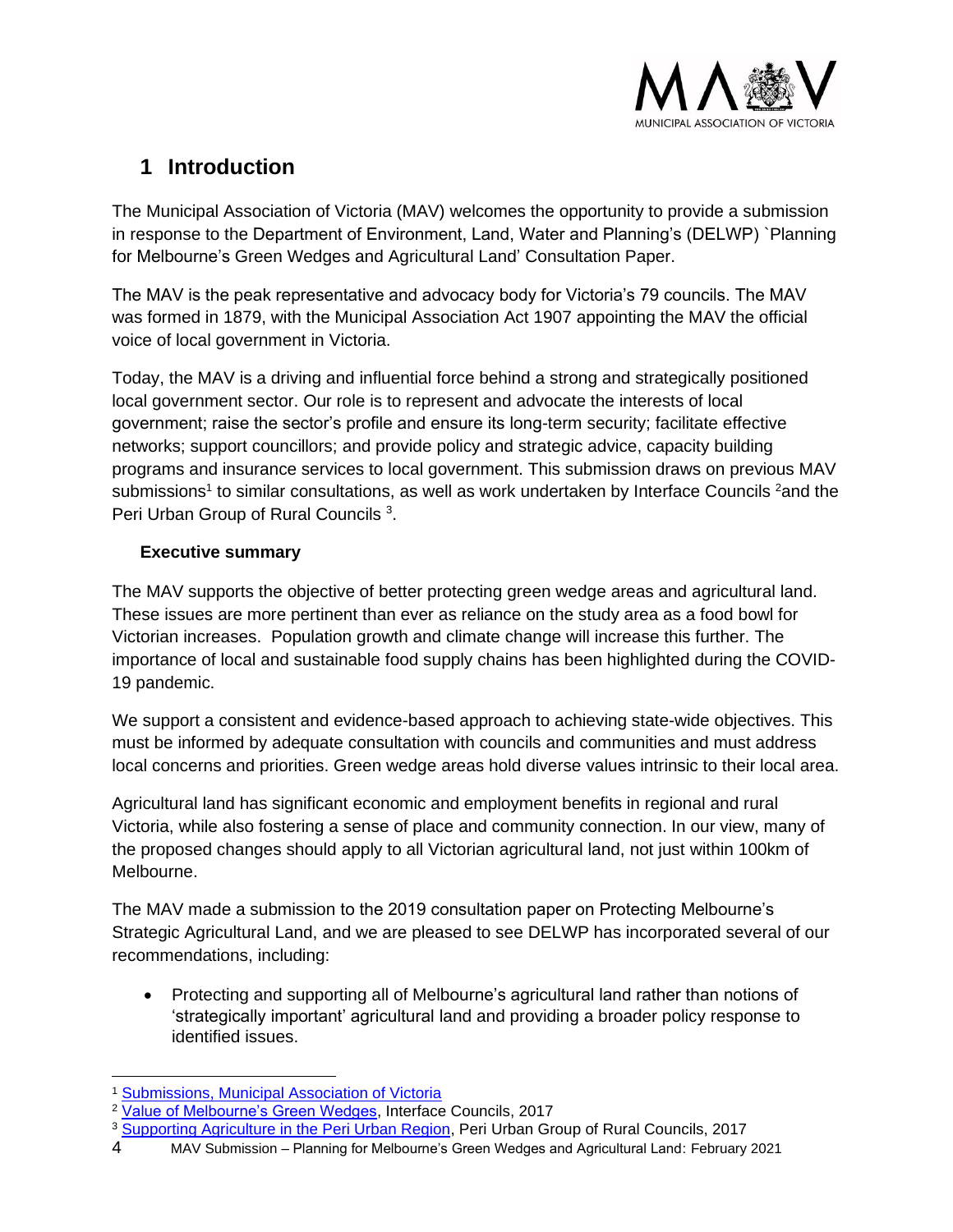

- Recognising opportunities to minimise land use conflicts.
- Providing certainty for agricultural production and limiting the fragmentation of agricultural land by restricting high monetary value uses, subdivision and opportunities for the construction of new dwellings on agricultural land.
- Acknowledging that this work could inform future similar work across all rural and regional Victoria.

In addition to responding to the themes of the consultation paper, we highlight the following points:

- We support the process being undertaken, as well as the prioritisation of the green wedge and peri-urban areas. These areas are the most at risk to development pressures and gradual loss.
- The importance of the green wedge should not undermine the role of other rural and conservation zones beyond metropolitan Melbourne and the UGB. These zones provide for a sense of place for rural and regional Victorians. As agricultural land they provide for food and fibre production at a range of scales. They also provide non-urban breaks and spaces for biodiversity conservation, recreation and contribute to water catchment management.
- A similar approach should be applied to the remainder of the state. Rural and regional councils are frequently asked to weigh up agricultural use of land against other competing uses, particularly for renewable energy and dwellings on small farming zone lots. Councils need a robust evidence base and clear state-level policy framework that recognises the significance of agriculture to local economies and the sense of place in all rural and regional Victoria.
- Applying protections only within 100km of central Melbourne may have adverse impacts. Development may be incentivised to locate just beyond this boundary. This would pose strategic challenges to councils straddling or just beyond the boundary. Further consultation should be undertaken with these councils to assess potential impacts and solutions.
- Any legislative change must consider local planning policies and strategies, particularly Green Wedge Management Plans, Rural Housing and Land Use Strategies and local and regional Agricultural development strategies which have been developed by councils in partnership with their communities. This strategic work represents significant investment by councils and should not be diminished. Where state-driven changes require it to be revisited, the State should provide targeted assistance to councils to achieve this.
- We support in principle the notion of a legislated right to farm and the implementation of agent of change principles for agricultural land. Further consideration is needed as to how these proposals would interact with other legislation and priorities such as nuisance provisions under the *Public Health and Wellbeing Act* and environmental protections.
- We do not support the proposal for areas near the Urban Growth Boundary to automatically function as transitional areas and cater to certain uses. This may be desirable in some instances but should be reflected by local policy and not implemented by default through a planning instrument never intended for it.
- 5 MAV Submission Planning for Melbourne's Green Wedges and Agricultural Land: February 2021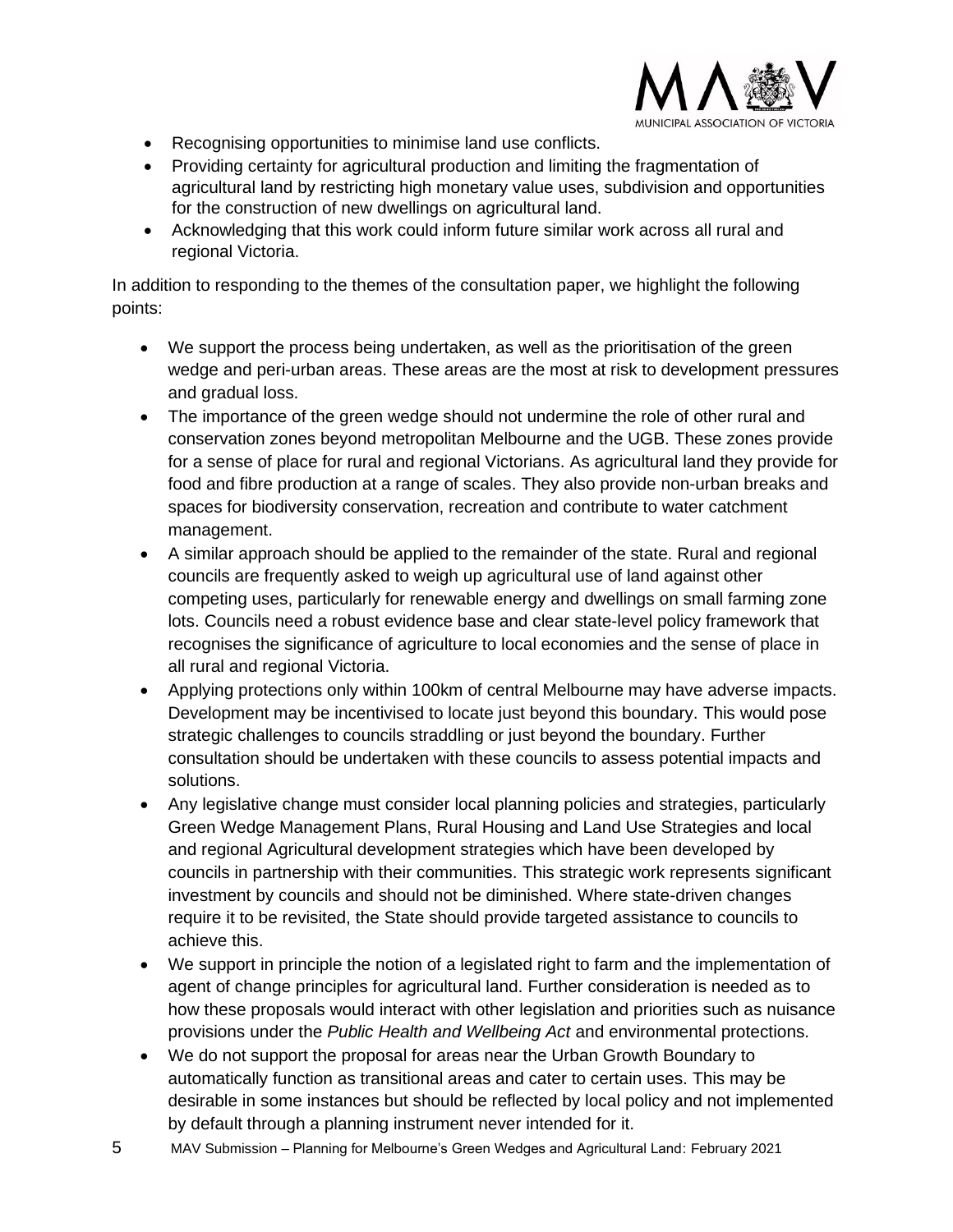

• We are disappointed that the issue of soil dumping has been considered out of scope. A consistent state-wide approach is preferable to each council needing to address this individually. The MAV and councils have advocated for such an approach for some time.

We further emphasise that Melbourne's green wedge, peri-urban and surrounding agricultural and conservation districts are multi-dimensional and vary greatly between localities. These places contain a diverse array of important services, capabilities and values ranging from environmental conservation, habitat, heritage protection, rural living, landscape protection, tourism, recreation as well as valuable agricultural land. These localised values are expressed through the planning schemes and management plans prepared by the affected Councils in these areas, and therefore the considerable strategic work already undertaken by those councils' needs be preserved and enhanced through this process.

## <span id="page-5-0"></span>**2 Challenges and proposed options**

#### <span id="page-5-1"></span>**Strengthening the legislative and policy framework for green wedge and agricultural land**

**We submit that:** 

- **Legislative change needs to consider the strategic work and local policies which have already been undertaken and developed by councils**
- **A similar legislative approach needs to be applied to all of Victoria's agricultural land**
- **Legislation to include a 'Right to Farm' and accompanying 'agent of change principle' are generally supported however more detail and consultation is required to avoid unintended outcomes such as compromising environmental objectives**

We support further strengthening of state and council objectives for green wedge areas and agricultural land. This includes enshrining regional green wedge policies and broadening the scope of policy in Victorian planning schemes to protect all agricultural land. We also support additional guidance for design and siting in rural areas to assist councils' decision making alongside local context and provisions.

Legislative change needs to facilitate an integrated approach to managing green wedge and agricultural land. This must consider different contexts such as geographies, biodiversity, cultural values, climates and soil types found in these areas. It must build upon rather than replace or invalidate strategic work and local policies developed by councils, including:

- Existing Green Wedge Management Plans (GWMPs), which councils have put significant resources into developing
- Rural land use and housing strategies which carry significant strategic weight and are the result of significant council and community time and resources
- Municipal Planning Strategies and Local Planning Policies which have been developed over many years and are regularly reviewed and updated in consultation with the local community
- 6 MAV Submission Planning for Melbourne's Green Wedges and Agricultural Land: February 2021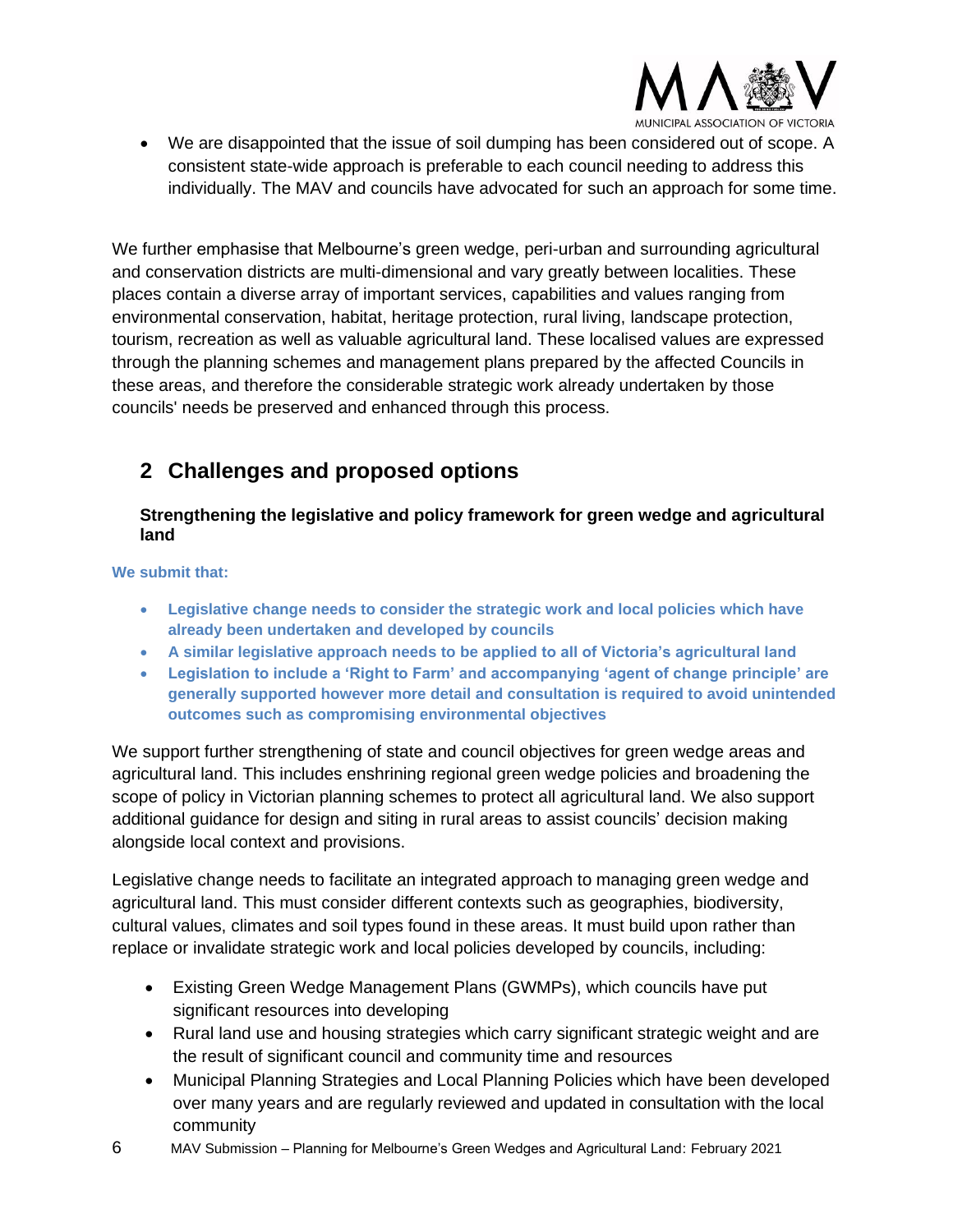

An approach that integrates existing council strategic work will ensure local priorities are not lost in the application of new state-level policies.

Similar approaches should be extended to all of Victoria's agricultural land. Improved transport and communication links, regional population growth, and increased investment in renewable energy will intensify the pressures of competing land uses on rural and regional agriculture. Agriculture plays a significant employment and economic role, as well as contributing to the identity of rural and regional Victorian.

Legislation to include a 'Right to Farm' and accompanying 'agent of change principle' would clearly signal the importance of agriculture and related green wedge uses, however more detail is required regarding the operation of this proposed legislation. Careful wording of the legislation will be required to ensure that it does not provide compromise other objectives of the planning system such as environmental protection. Remedies under 'agent of change' must be practicable for parties and responsible authorities. Consideration should also be given to their interaction with other legislation such as nuisance provisions of the *Public Health and Wellbeing Act 2008*. If adopted, a 'Right to Farm' should apply across Victoria and not just in peri-urban and green-wedge areas.

#### <span id="page-6-0"></span>**Supporting agricultural land use**

#### **We submit that:**

- **There is not sufficient evidence to support the requirement for parliamentary ratification of proposals that allow subdivision of land into more lots or smaller lots than currently provided for**
- **Limiting subdivision and inappropriate residential development in these areas should be achieved through strengthening appropriate planning schemes**
- **Options for additional decision guidelines and application requirements into the green wedge zones to mirror those provided in the farming zone should be introduced**
- **The creation of an agricultural referral or advisory service is a positive step and should be available to all relevant councils in Victoria**
- **Measures to protect key irrigation districts should be supported, including the introduction of an overlay that can be used throughout Victoria**
- **DELWP should consider wider consultation with interface and rural and regional councils regarding definitions relating to primary produce sales**
- **There could be difficulties in regulating the proposal to allow sale of products from within 5km surrounding farm gate stall**
- **The MAV considers that further refining of Host Farm definitions is required to avoid double-up with Bed and Breakfast uses and unintended consequences (such as the proliferation of buildings in agricultural areas).**

Many farmers are facing unprecedented challenges, change and uncertainty. These include climate change, growing operational costs, limited expansion opportunities and encroaching conflicting land uses. At the same time, exciting new opportunities are emerging. To take advantage of these new opportunities, farm businesses need to be more productive, innovative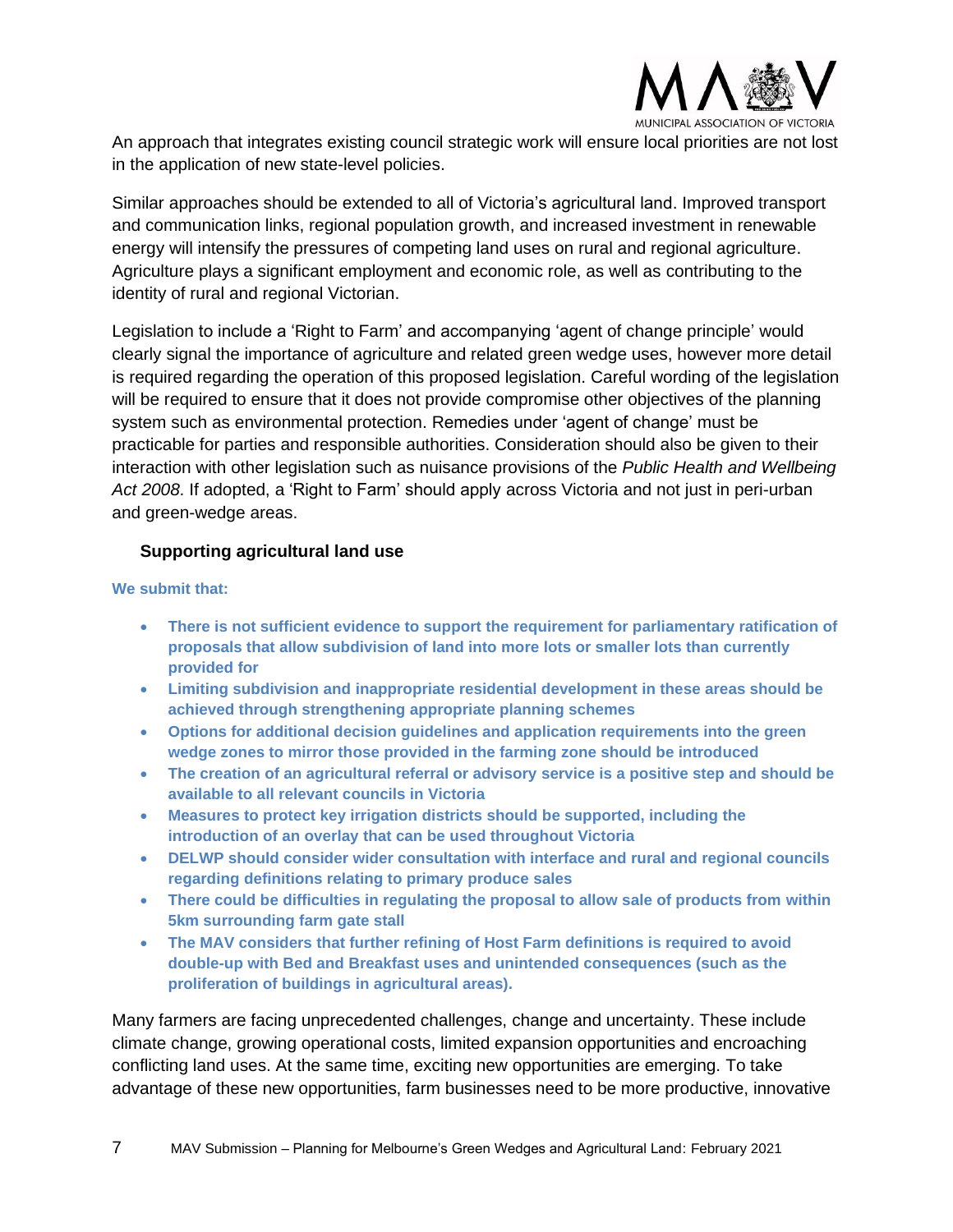

and sustainable. Policy should facilitate innovation and change to farming practices, while still providing certainty of environmental and amenity protections for the community.

Subdivision of agricultural land is a key challenge for rural and regional planners, primarily through leading to encroaching residential and other sensitive uses. This threatens the ability of the farm to operate, constrains future expansion opportunities, and can inflate the value of land proportionate to its agricultural yield due to speculation. However, we are not convinced that requiring parliamentary ratification of proposals to allow smaller minimum lot sizes or rezoning is a necessary or effective tool. We have the following concerns:

- It adds a burden on landowners who may be undertaking subdivision for genuine needs such as ongoing changes in agribusiness and agricultural practices (particularly highvalue agri-business), succession planning or biodiversity conservation. This burden may be prohibitively expensive agricultural operators, but easily absorbed by proponents of large-scale residential subdivisions and provide little deterrent.
- Both houses of parliament already have the power to veto a planning scheme amendment. The proposed changes would force parliament to actively consider each amendment, rather than by exception, and transfer the onus of finding majority support to the proponent of the amendment rather than the opponent.
- The consultation paper does not provide evidence on the effectiveness of this requirement in green wedge areas.
- Limiting the application of this to within 100km of central Melbourne could have a distorting effect and place unintended pressure on land beyond that boundary.
- This provision could stymie structure planning processes for rural and regional towns where farm land is identified for future township growth – parliamentary ratification would then be required for the rezoning of that land
- The problem is largely related to the nexus between subdivision and non-agricultural uses, particularly residential. The greatest focus should be placed on addressing those uses rather than subdivision itself. This would carry the added benefit of aiding areas where significant smaller lots exist but are still in agricultural use.

Limiting subdivision and new dwellings in these areas should be achieved through strengthening appropriate local and state planning policies, or application and strengthening of relevant zones and overlays and their associated schedules and decision guidelines. These matters are considered throughout the consultation paper and in this submission.

On the other hand, options for additional decision guidelines and application requirements in the green wedge zones to mirror those provided in the farming zone will allow for more guided and consistent decision making for dwellings in these areas. Decision making for new dwellings will therefore align with the purposes of the green wedge zone.

Recognising that assistance is required for councils managing these complex applications, we support the creation of an agricultural referral or advisory service. This service should provide for knowledge and experience sharing as well as consistency in planning decisions and implementation of policy, particularly in relation to ongoing pressures for subdivision and new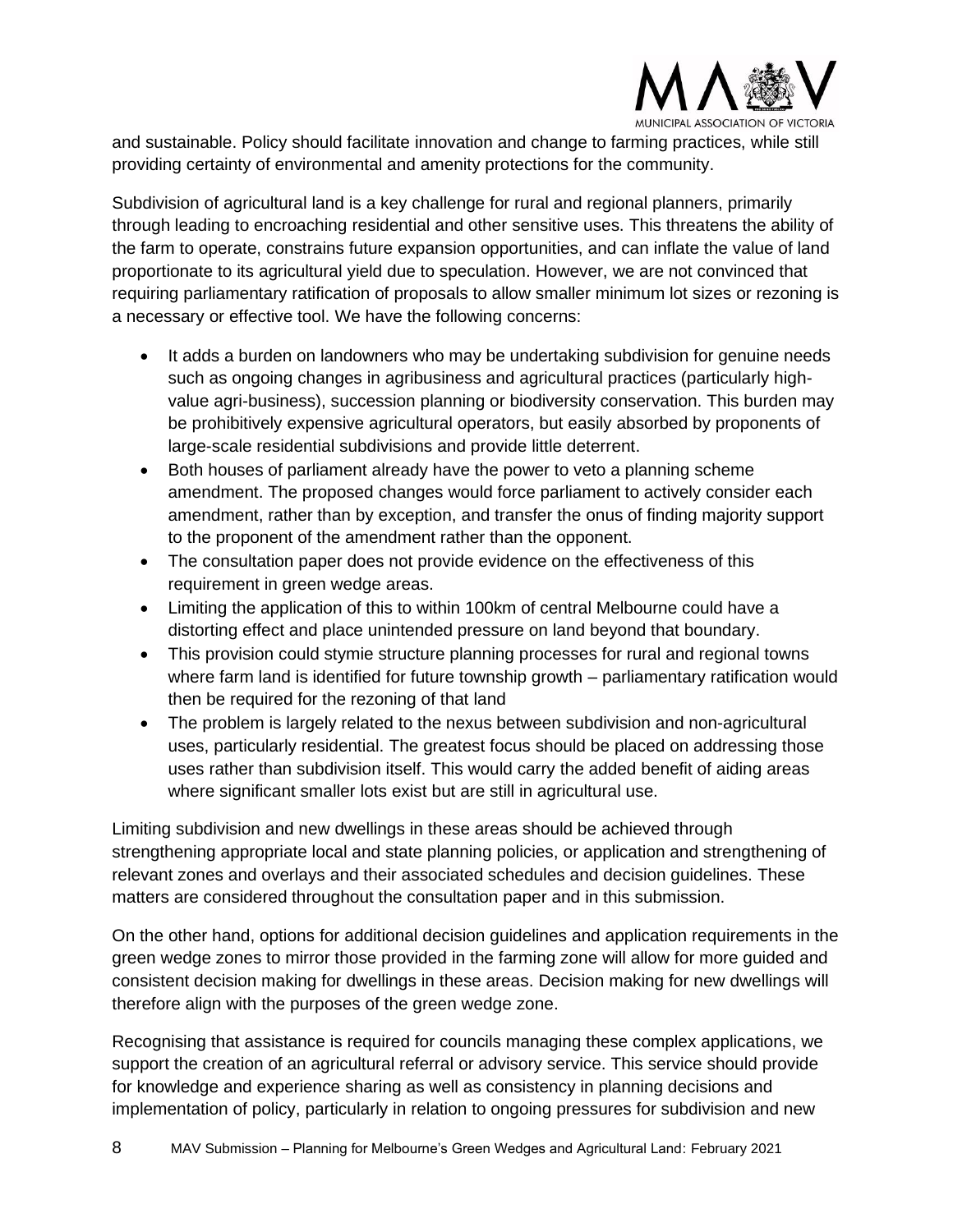

dwellings in rural areas as outlined above. The service should be available to all rural and regional councils in Victoria, noting that resource-constrained rural councils would benefit significantly.

The MAV supports measures to protect key irrigation districts, and particularly strengthening of existing policy in Clause 14.02-3R of the PPF. This might also include a new overlay, as proposed in the consultation paper. However, there is potential to give greater protection to irrigation districts outside of the 100km radius, such as the long-established and highly productive irrigation districts in the Goulburn-Murray and Sunraysia regions which are under pressure from other non-agricultural land uses, such as solar farms. Any process to apply such an overlay will need to be undertaken in consultation with the local community and council.

In relation to more specific measures contained within this section, we make the following comments:

- The MAV understands that farm gate sales enable a greater proportion of the value of produce to be captured directly by local producers, while also developing a localised supply network. However, the definition of 'primary produce sales' is an ongoing issue in some green wedge areas where the line between a genuine agricultural produce sales use and tourism ventures has become blurred. DELWP should consider wider consultation with interface and rural and regional councils regarding this definition.
- The consultation paper outlines several options regarding the definitions of primary produce sales, however, there needs to be clarity on the scope for 'ancillary goods' in order to avoid misconstructions of the term.
- The MAV has concerns regarding the proposal to allow sale of products from within 5km surrounding farm gate stall. This provision could prove difficult to regulate in terms of where produce has been sourced from.
- The MAV believes that by its very definition a Host Farm must be in conjunction with the use of land for agriculture (farming) and therefore changes to the definition need to account for the meaning of terms such as 'operating agricultural property' if these are to be used. Further to this point, the proposed definition of Host Farm with 10 people or less is consistent with the (in some areas, controversial) definition of Bed and Breakfast in the GWZ as a Section 1 use which undermines any benefit in providing the same exemption to Host Farms.
- Further to the above, moving Host Farm to a Section 1 use could potentially create the ability to use separate buildings for the provision of host farm accommodation and therefore undermine provisions for limiting dwellings in farming areas and the objectives of containing the footprint of non-agricultural uses.

#### <span id="page-8-0"></span>**Managing use of green wedge and peri-urban land**

**We submit that:** 

- **Planning practice guidance for local authorities on how to plan for urban–rural interface areas should be developed in consultation with affected councils. This should take the form of a new Planning Practice Note**
- 9 MAV Submission Planning for Melbourne's Green Wedges and Agricultural Land: February 2021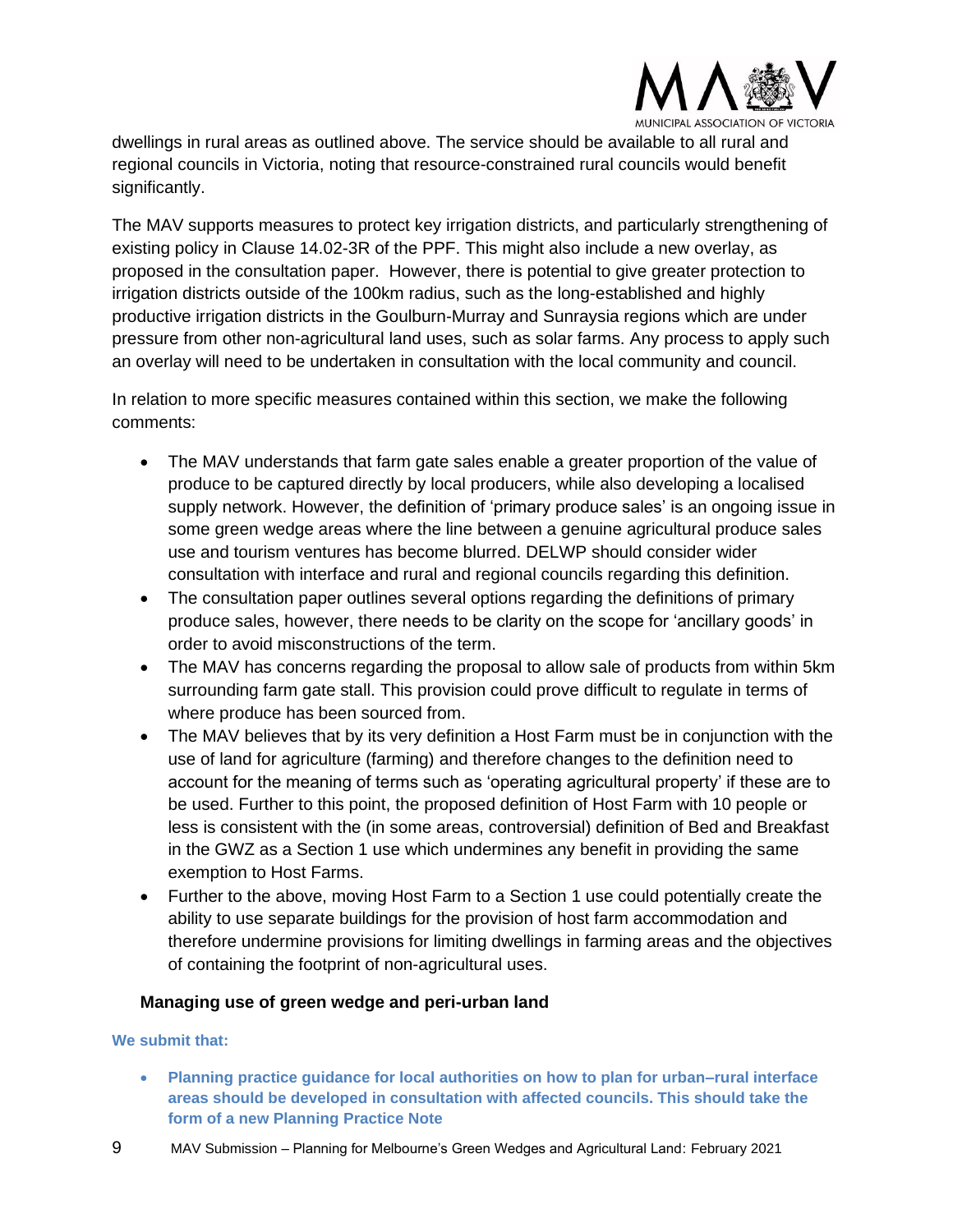

- **More information is required in the provided options to identify how interface areas should be planned for**
- **Limiting uses and development not aligned with protecting and enhancing agricultural, environmental and landscape values will achieve better planning outcomes for interface and transition areas within the green wedge zone and peri-urban areas**
- **Uses such as open space and infrastructure could be a useful way to plan for and develop along transition and interface land**
- **The proposal to require certain community uses to adjoin the UGB or other controls is not an appropriate provision for many green wedge and rural areas where local policy seeks to direct such uses to existing urban areas. This should be managed through local policy and provisions rather than a blanket feature of the zone.**
- **Education facilities and places of worship or other community uses in rural and green wedge areas should have access to a road zone and be located away from high-risk areas**
- **Data centres should be prohibited in green wedge and rural zones unless local policy seeks to direct such uses to existing urban areas**
- **We are disappointed that the issue of soil dumping has been considered out of scope. A consistent state-wide approach would be preferable to each council needing to address this individually**

The MAV recognises the important role the green wedges and peri-urban areas play as a break between urban and rural regions of Victoria. This role is only becoming more important as Melbourne continues to grow. Pressure to accommodate urban uses within green wedge and peri-urban areas is only increasing, despite the application of the Urban Growth Boundary (UGB) and previous reforms to the green wedge and other rural zones. There is strong need for a harder boundary rather than transition zones which will allow for outward creep of other uses and development which do not align with the purpose of the UGB, green wedge and other rural, agricultural and conservation zones in the first instance.

As the green wedge and peri-urban region extends across diverse landscapes, some proposed land uses and development which are considered appropriate in one area, may be inappropriate for another and therefore council decision making, and strategic planning is vital in accounting for local and regional nuances.

We support the provision of planning practice guidance for local authorities on how to consider and direct planning for urban–rural interface areas, however this is dependent on consultation with affected councils to ensure that local decision making, and priorities are recognised. We assume but also seek clarification that this 'planning practice guidance' will be in the form of a new Planning Practice Note.

Planning is at its core a market intervention. If non-agricultural uses were not financially attractive to landowners, there would be no need to protect land in the green wedge and periurban areas. As such, planning for interface and transition areas needs to account for market considerations, A more certain future for green wedge and peri-urban agriculture through the planning scheme will facilitate further investment. More detail is required in the policy space to identify how these interface areas should be planned for, as well as how speculation and introduction of non-agricultural or higher-value uses are to be discouraged. Significantly limiting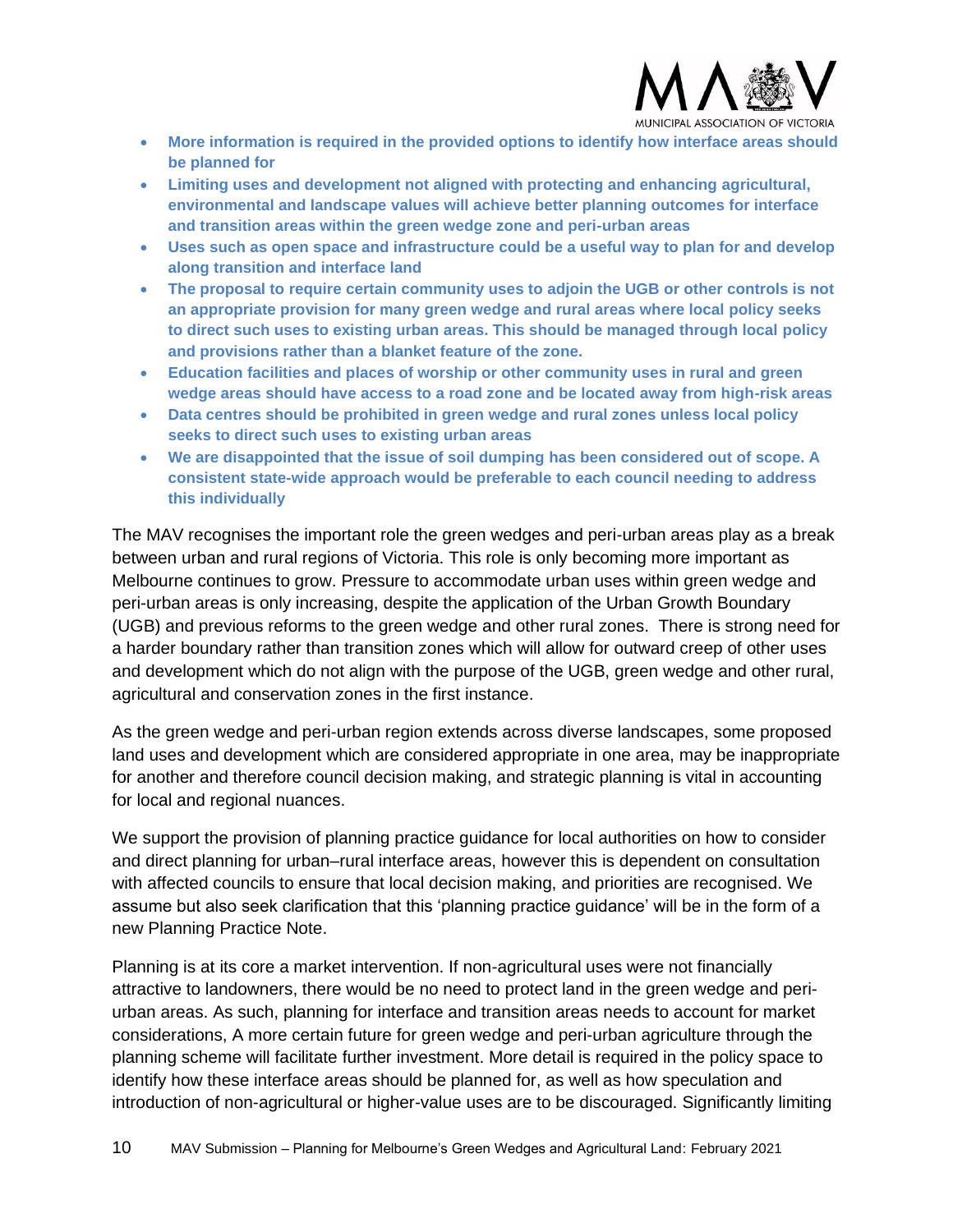

uses and development not aligned with protecting and enhancing the agricultural and landscape values will achieve this.

The consultation paper provides several options to plan for interface areas, where parkland, reserves and infrastructure can be aligned along transition and interface land. These types of uses and development could provide for physical and open space buffers between urban development and the green wedge or agricultural areas.

Proposals to locate education facilities and places of worship along the UGB could give rise to increased land use conflict and undermine agricultural and landscape values in these areas which are already under significant development pressure. There is potential that unofficial 'nodes' of community uses could proliferate along the UGB in the green wedge zone. Such uses can form community or a commercial purpose, and therefore need to be easily accessible to the diverse communities they can serve. This being said, there is potential for local policy or Green Wedge Management Plans to direct certain uses and development to contained areas subject to a high level of strategic justification.

If the Victorian Government intends for these uses to form interface or transitional areas, that should be reflected through different zones or schedules, similar to the different classes of industrial zone, rather than implemented after the fact. To our knowledge, a requirement for a use to be situated adjoining to another control has not been implemented before (with the exception of access to a road in a road zone) and appears contrary to the normal and intended operation of zones.

Nevertheless, we support the proposal that schools, places of worship or other community uses in rural and green wedge areas should be required to be adjacent to and access from a road zone and not situated in high-risk areas. Furthermore, consideration should be given to access to options for public transport in these areas for proposed community uses to ensure that they are accessible and not isolated from the communities they are meant to serve.

Data centres should generally be prohibited in green wedge and rural zones as such developments do not align with the purpose of those zones. Data centres should rather be directed to urban zones which provide the necessary planning controls to manage this kind of use and development, or where local policy or green wedge management strategies dictate that such uses can be placed in certain contained locations.

Large-scale dumping of soil is a significant challenge for green wedge areas that can interfere with the future viability of their intended use, as well as having potential environmental and amenity impacts. Due to the continuously high level of concern, this issue has been raised repeatedly by the MAV and councils. Volume-based permit triggers for importation of soil in Hume's planning scheme demonstrate that the planning system is a viable method of addressing this, while other approaches such as permit triggers depending on the size of the subject site could also be considered. A consistent state-wide approach would be preferable to each council needing to address this individually.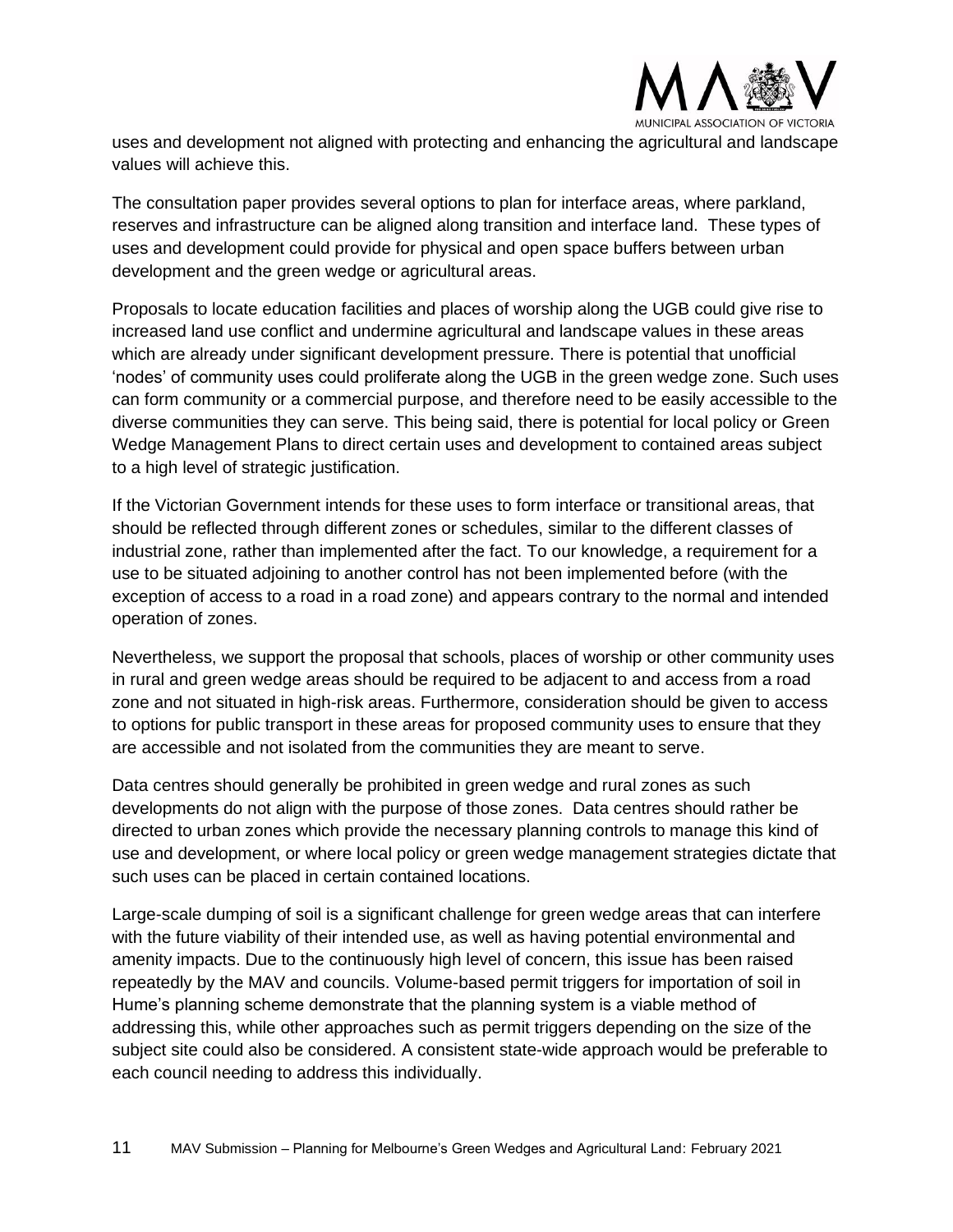

#### <span id="page-11-0"></span>**Improving design of development in green wedges**

#### **We submit that:**

• **Additional decision guidelines, application requirements, and design standards would assist in consistent decision-making for applications within the green wedge.**

The MAV supports the introduction of decision guidelines to align the green wedge with other rural or interface zones, such as the farming zone, rural conservation zone and the rural living zone. Moreover, the requirement for new or updated Green Wedge Management Plans to identify landscape typologies and detailed design guidelines will need a greater consultation approach. This is potentially a project to be undertaken at a state-wide level in a way that aligns with work on Distinctive Areas and Landscapes. The proposed requirement would be a significant amount of extra work for to the preparation of Green Wedge Management Plans for councils.

Amendments to the Victorian Planning Provisions should introduce design guidelines and standards for development in green wedge areas. The provision could outline relevant considerations, objectives and standards similar to existing provisions in Clauses 54, 55, 56 and 58 of the VPPs. There will need to be schedules available for a Council to vary objectives and standards in particular areas to address the unique circumstances of that area that align with the relevant green wedge management plan.

### <span id="page-11-1"></span>**3 Additional feedback**

#### <span id="page-11-2"></span>**Impact on councils**

Support must be given to councils to implement and administer any changed planning provisions which may result from this process. This also includes undertaking associated work which may be needed such as updating of green wedge management plans, working to prepare regional framework plans, and other strategic documents.

In the timing of implementation, consideration should also be given to other reforms councils are dealing with. Responding to and implementing state-led reforms imposes a significant burden on council planning departments.

There is a need to consider enforcement and compliance as a key element in strengthening protection of the green wedge and agricultural land. As we see in many areas of Victoria's planning system, there are examples of proponents deciding that it is more effective to breach the scheme and seek "retrospective approval", than to make applications or comply. More stringent enforcement and proportionate penalties should be considered and funded.

In addition to regular processes which councils must undertake such as planning scheme reviews, major planning reforms councils are currently dealing with or have on the horizon include: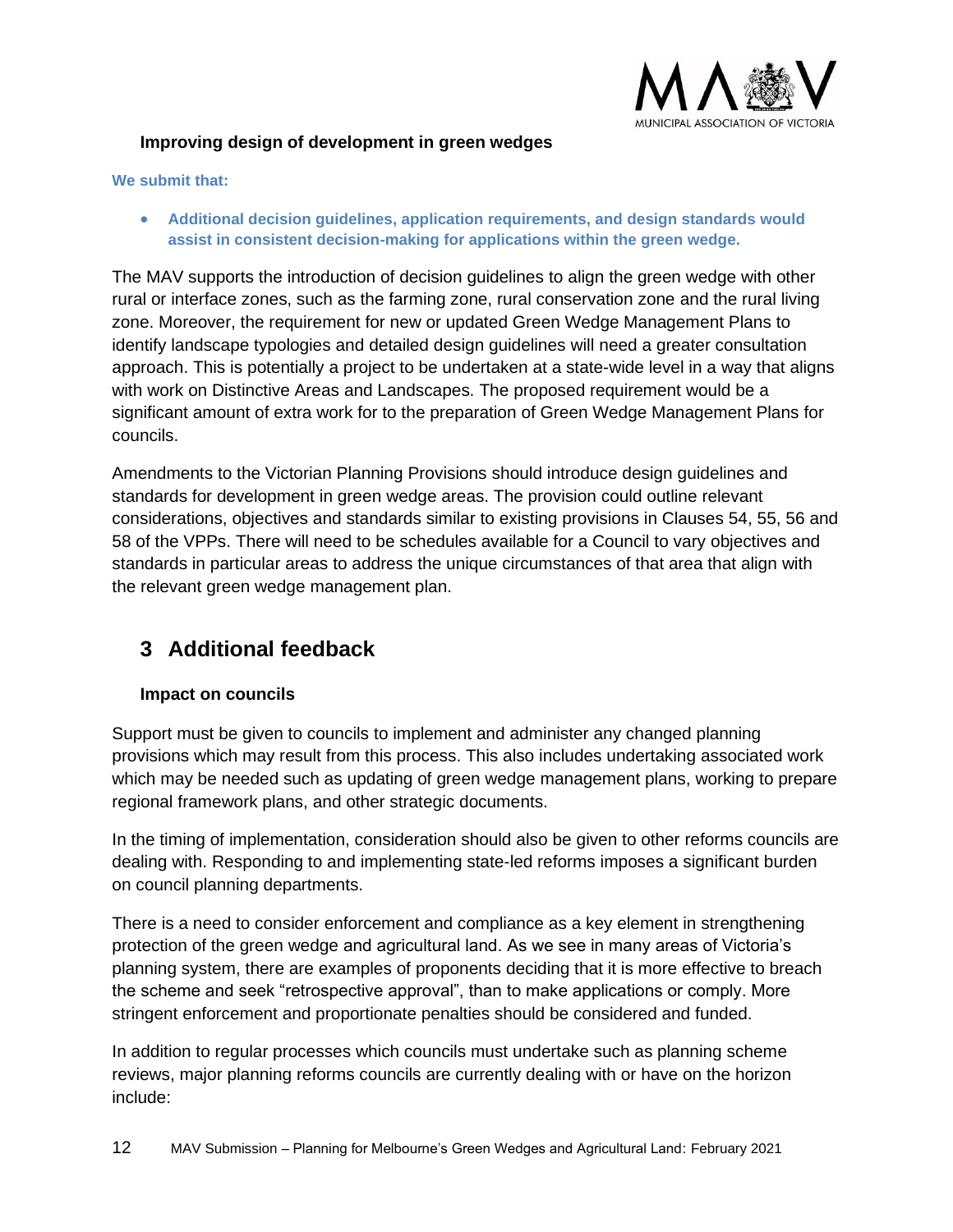

- translation to a new Planning Policy Framework
- a broad review of Victoria's planning system
- new referral requirements to the EPA and changes to the Environment Protection Act
- distinctive areas and landscapes declarations for a number of peri-urban areas
- changes to provisions for intensive animal industries

The cumulative impact on council planning workloads is significant and can hinder councils' ability to deliver the core business of strategic planning. We believe there is a need to adopt a whole-of-Victorian-Government approach to planning reforms to ensure that cumulative impact is managed, and potential impacts on local government are clearly signposted at an early enough stage that they can be appropriately funded and planned for.

#### <span id="page-12-0"></span>**Impact on landowners**

A number of landowners may be significantly impacted by these changes. Farmland and green wedge land proximal to urban areas has often been viewed as a method to fund retirement or held for speculative future development interest.

If stronger protections are adopted which would affect the value at which retiring farmers or future developers could sell their property, it is likely that councils will be the primary point of contact for those landowners. We believe that there is a need for the State to both consider the potential impact on landowners, and to assist councils in helping their community manage those impacts.

#### <span id="page-12-1"></span>**Consideration of local indigenous heritage**

The MAV highlights the importance of ongoing indigenous heritage, practices and land management in the study area, and that we need to ensure that these are considered effectively in this strategy. There are opportunities to frame constructions of agriculture and landscape for example beyond traditional colonial farming practices and open discussion for how the planning system in Victoria could be more responsive to local conditions.

The consultation paper makes very few references to local indigenous people's knowledge and views on the landscapes and places identified in the paper, and how the places are important and how they should be protected.

Through intertwining the views of traditional owners and Registered Aboriginal Parties (RAPs), their deep connection to and understanding of these lands will enrich the discussion on the planning and protection of these areas.

#### <span id="page-12-2"></span>**Use of land for conservation**

There may appear to be tension between greater consideration of intended non-agricultural uses, such as biodiversity conservation, and wider ranging protections for green wedge and agricultural land. However, for the purposes of planning controls, the major threats to these different uses are largely similar: the encroachment of more lucrative land uses and speculation.